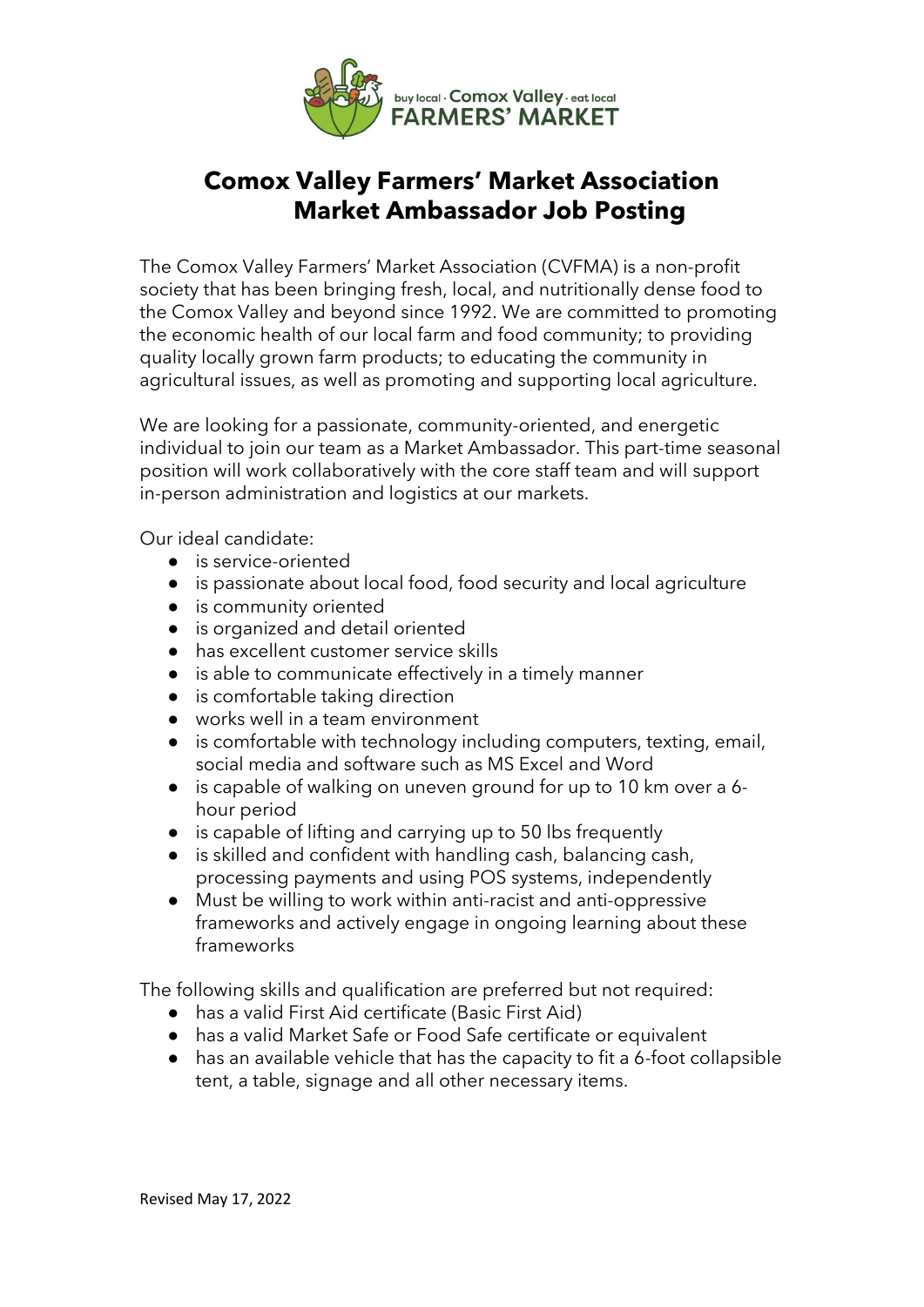

## **Market Ambassador Job description:**

The Market Ambassador position is a seasonal part time position with approximately 10- 20 hours per week between mid-June and end of August with the potential for additional hours through to October. Our market runs year-round and operates in 3 locations in the Comox Valley. The Market Ambassador is expected to be available for work on market days (Sunday, Wednesday and Saturday) as scheduled as well as a 1-hour weekly staff meeting during one of the non market days.

The Market Ambassador assists the General Manager and Assistant Manager in overseeing the on-site operations of the CVFMA.

**Start Date:** June 19, 2022 (with some flexibility for the ideal candidate)

**End Date:** August 31, 2022 (with the potential for additional hours through to October 1, 2022)

### **Compensation:**

- \$17 per hour
- Phone and travel allowance

A detailed timesheet, allocating time according to market, shall be submitted bi-monthly. Funds will be directly deposited at each pay period.

## **Working Conditions:**

Employees will be required to work outdoors year-round. Appropriate clothing and footwear are required during all-weather situations and is the responsibility of the employee. Employees are expected to comply with all additional or temporary health and safety measures put in place from time to time (example COVID-19 Measures and Communicable Disease Plan). We offer a healthy positive environment free from harassment and where individuals are treated with respect and dignity.

The employee must be able to complete the following physical activities:

- a. Safely carry and lift up to 50lbs
- b. Safely navigate uneven ground
- c. Walk up to 10km during a shift
- d. Stand for long period of times (~2-3 hours)